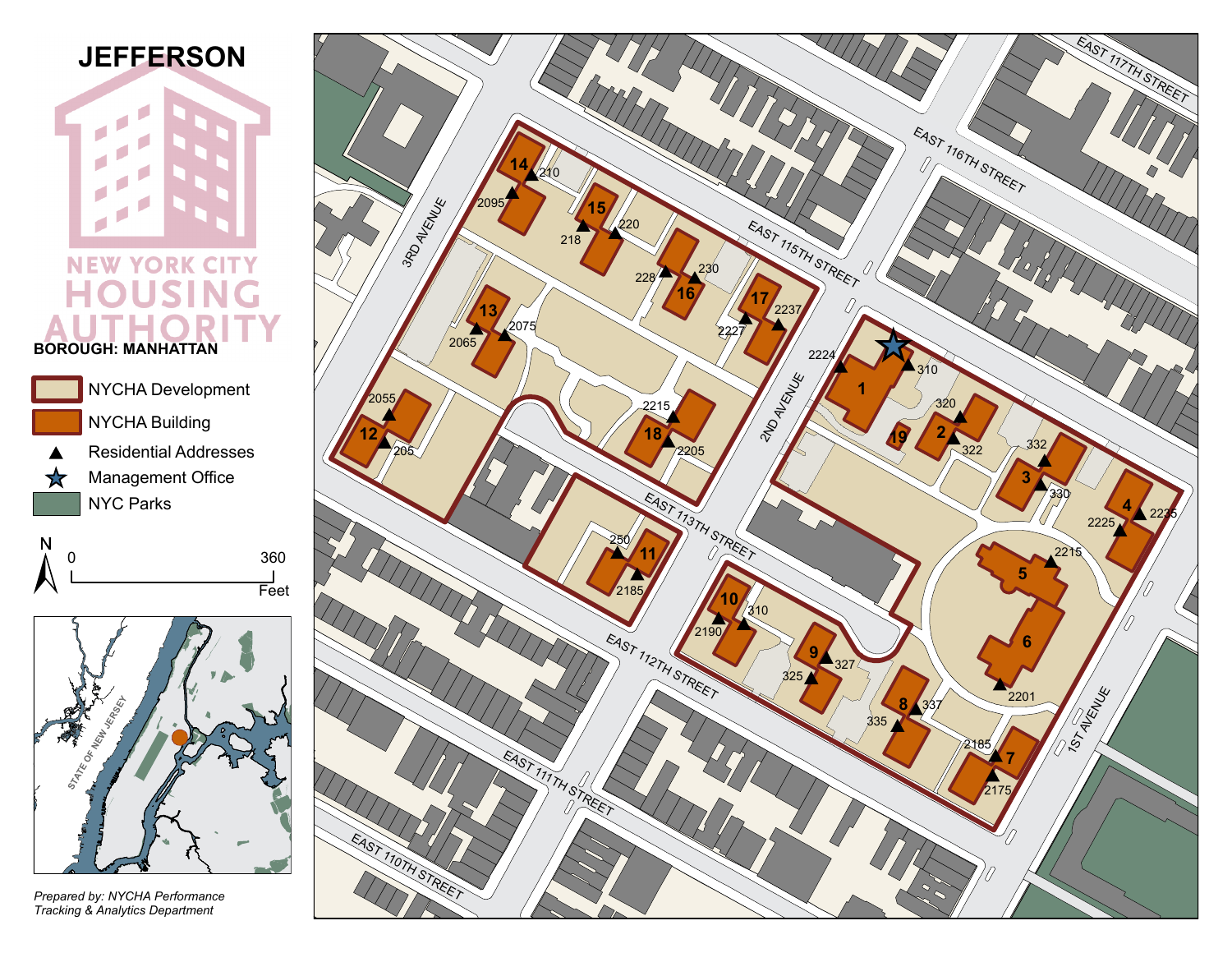## **JEFFERSON**

**BOROUGH: MANHATTAN TDS #: 064 MANAGED BY: JEFFERSON**



| <b>BUILDING#</b> | STAIRHALL# | <b>ADDRESS</b>        | <b>ZIP CODE</b> | <b>RESIDENTIAL</b> | <b>BLOCK</b> | <b>LOT</b>           | <b>BIN</b> | AMP#                | HZ           | <b>FACILITY</b>                                                                                           |
|------------------|------------|-----------------------|-----------------|--------------------|--------------|----------------------|------------|---------------------|--------------|-----------------------------------------------------------------------------------------------------------|
|                  | 001        | 300 EAST 115TH STREET | 10029           |                    | 1684         |                      | 1081086    | NY005010640         | 3            | DEVELOPMENT MANAGEMENT OFFICE/ BOILER                                                                     |
|                  | 001        | 310 EAST 115TH STREET | 10029           | <b>YES</b>         | 1684         | $\blacktriangleleft$ | 1081086    | NY005010640         | 3            | <b>STOREROOM</b>                                                                                          |
| $\overline{1}$   | 002        | 2224 2ND AVENUE       | 10029           | <b>YES</b>         | 1684         |                      | 1081086    | NY005010640         | 3            |                                                                                                           |
| $\sqrt{2}$       | 003        | 320 EAST 115TH STREET | 10029           | <b>YES</b>         | 1684         | $\overline{1}$       | 1081088    | NY005010640         | 3            | BRICKLAYERS SHOP/ NYCHA PAINT SHOP/ CONTRACTOR PAINT SHOP/ ELECTRICIANS SHOP/<br><b>EXTERMINATOR SHOP</b> |
| 2                | 004        | 322 EAST 115TH STREET | 10029           | <b>YES</b>         | 1684         |                      | 1081088    | NY005010640         | 3            |                                                                                                           |
| $\sqrt{3}$       | 005        | 330 EAST 115TH STREET | 10029           | <b>YES</b>         | 1684         |                      | 1081089    | NY005010640         | 3            |                                                                                                           |
| $\mathbf{3}$     | 006        | 332 EAST 115TH STREET | 10029           | <b>YES</b>         | 1684         |                      | 1081089    | NY005010640         | 3            | PLASTERERS SHOP/ PLUMBERS SHOP                                                                            |
| $\vert$ 4        | 007        | 2235 1ST AVENUE       | 10029           | <b>YES</b>         | 1684         |                      | 1081090    | NY005010640         | 3            |                                                                                                           |
| $\overline{4}$   | 008        | 2225 1ST AVENUE       | 10029           | <b>YES</b>         | 1684         |                      | 1081090    | NY005010640         | 3            |                                                                                                           |
| 5                | 009        | 2211 1ST AVENUE       | 10029           |                    | 1684         |                      | 1081091    | NY005010640         | 3            | DAY CARE CENTER                                                                                           |
| $5\phantom{.0}$  | 009        | 2215 1ST AVENUE       | 10029           | <b>YES</b>         | 1684         |                      | 1081096    | NY005010640         | 3            | JANITORIAL STOREROOM/ CARPENTERS SHOP/ CABINET STOREROOM                                                  |
| 6                | 010        | 2201 1ST AVENUE       | 10029           | <b>YES</b>         | 1684         |                      | 1081091    | NY005010640         | $\mathbf{3}$ |                                                                                                           |
| 6                | 010        | 2205 1ST AVENUE       | 10029           |                    | 1684         |                      | 1081091    | NY005010640         | 3            | SENIOR CENTER/COMPASS                                                                                     |
| 7                | 011        | 2185 1ST AVENUE       | 10029           | <b>YES</b>         | 1684         |                      | 1081092    | NY005010640         | 3            |                                                                                                           |
| $\overline{7}$   | 012        | 2175 1ST AVENUE       | 10029           | <b>YES</b>         | 1684         |                      | 1081092    | NY005010640         | 3            |                                                                                                           |
| 8                | 013        | 337 EAST 112TH STREET | 10029           | <b>YES</b>         | 1684         |                      | 1081093    | NY005010640         | 3            | REFRIGERATOR STOREROOM/ CABINET STOREROOM                                                                 |
| 8                | 014        | 335 EAST 112TH STREET | 10029           | <b>YES</b>         | 1684         |                      | 1081093    | NY005010640         | 3            |                                                                                                           |
| 9                | 015        | 327 EAST 112TH STREET | 10029           | <b>YES</b>         | 1684         |                      | 1081094    | NY005010640         | 3            |                                                                                                           |
| 9                | 016        | 325 EAST 112TH STREET | 10029           | <b>YES</b>         | 1684         |                      | 1081094    | NY005010640         | 3            |                                                                                                           |
| 10               | 017        | 310 EAST 113TH STREET | 10029           | <b>YES</b>         | 1684         | $\mathbf{1}$         | 1081095    | NY005010640         | 3            |                                                                                                           |
| 10               | 018        | 2190 2ND AVENUE       | 10029           | <b>YES</b>         | 1684         | $\overline{1}$       | 1081095    | NY005010640         | 3            |                                                                                                           |
| 11               | 019        | 2185 2ND AVENUE       | 10029           | <b>YES</b>         | 1662         | 16                   | 1052513    | NY005010640         | 3            |                                                                                                           |
| 11               | 020        | 250 EAST 113TH STREET | 10029           | <b>YES</b>         | 1662         | 16                   | 1052513    | NY005010640         | 3            | STOREROOM/ REFRIGRATOR STOREROOM                                                                          |
| 12               | 021        | 2055 3RD AVENUE       | 10029           | <b>YES</b>         | 1662         |                      | 1080703    | NY005010640         | 3            | ROOFTOP LEASE LOCATION                                                                                    |
| 12               | 022        | 205 EAST 112TH STREET | 10029           | <b>YES</b>         | 1662         | -1                   | 1080703    | NY005010640         | 3            |                                                                                                           |
| 13               | 023        | 2065 3RD AVENUE       | 10029           | <b>YES</b>         | 1662         |                      | 1080704    | NY005010640         | 3            |                                                                                                           |
| 13               | 024        | 2075 3RD AVENUE       | 10029           | <b>YES</b>         | 1662         |                      | 1080704    | NY005010640         | 3            |                                                                                                           |
| 14               | 025        | 2089 3RD AVENUE       | 10029           |                    | 1662         | $\mathbf{1}$         | 1080705    | NY005010640         | 3            | <b>MENTAL HEALTH CLINIC</b>                                                                               |
| 14               | 025        | 2095 3RD AVENUE       | 10029           | <b>YES</b>         | 1662         |                      | 1080705    | NY005010640         | 3            | MENTAL HEALTH CLINIC                                                                                      |
| 14               | 026        | 210 EAST 115TH STREET | 10029           | <b>YES</b>         | 1662         | $\overline{1}$       | 1080705    | NY005010640         | 3            | MENTAL HEALTH CLINIC                                                                                      |
| 15               | 027        | 220 EAST 115TH STREET | 10029           | <b>YES</b>         | 1662         | $\overline{1}$       | 1080706    | NY005010640         | 3            | ROOFTOP LEASE LOCATION                                                                                    |
| 15               | 028        | 218 EAST 115TH STREET | 10029           | <b>YES</b>         | 1662         | $\overline{1}$       | 1080706    | NY005010640         | 3            |                                                                                                           |
| 16               | 029        | 230 EAST 115TH STREET | 10029           | <b>YES</b>         | 1662         | $\mathbf{1}$         | 1080707    | NY005010640         | 3            |                                                                                                           |
| 16               | 030        | 228 EAST 115TH STREET | 10029           | <b>YES</b>         | 1662         | $\mathbf{1}$         | 1080707    | NY005010640         | 3            |                                                                                                           |
| 17               | 031        | 2237 2ND AVENUE       | 10029           | <b>YES</b>         | 1662         | $\mathbf{1}$         | 1080708    | NY005010640         | 3            | ELEVATOR MECHANIC SHOP                                                                                    |
| $\vert$ 17       | 032        | 2227 2ND AVENUE       | 10029           | <b>YES</b>         | 1662         | $\overline{1}$       |            | 1080708 NY005010640 | $\mathbf{3}$ | <b>JANITORIAL STOREROOM</b>                                                                               |